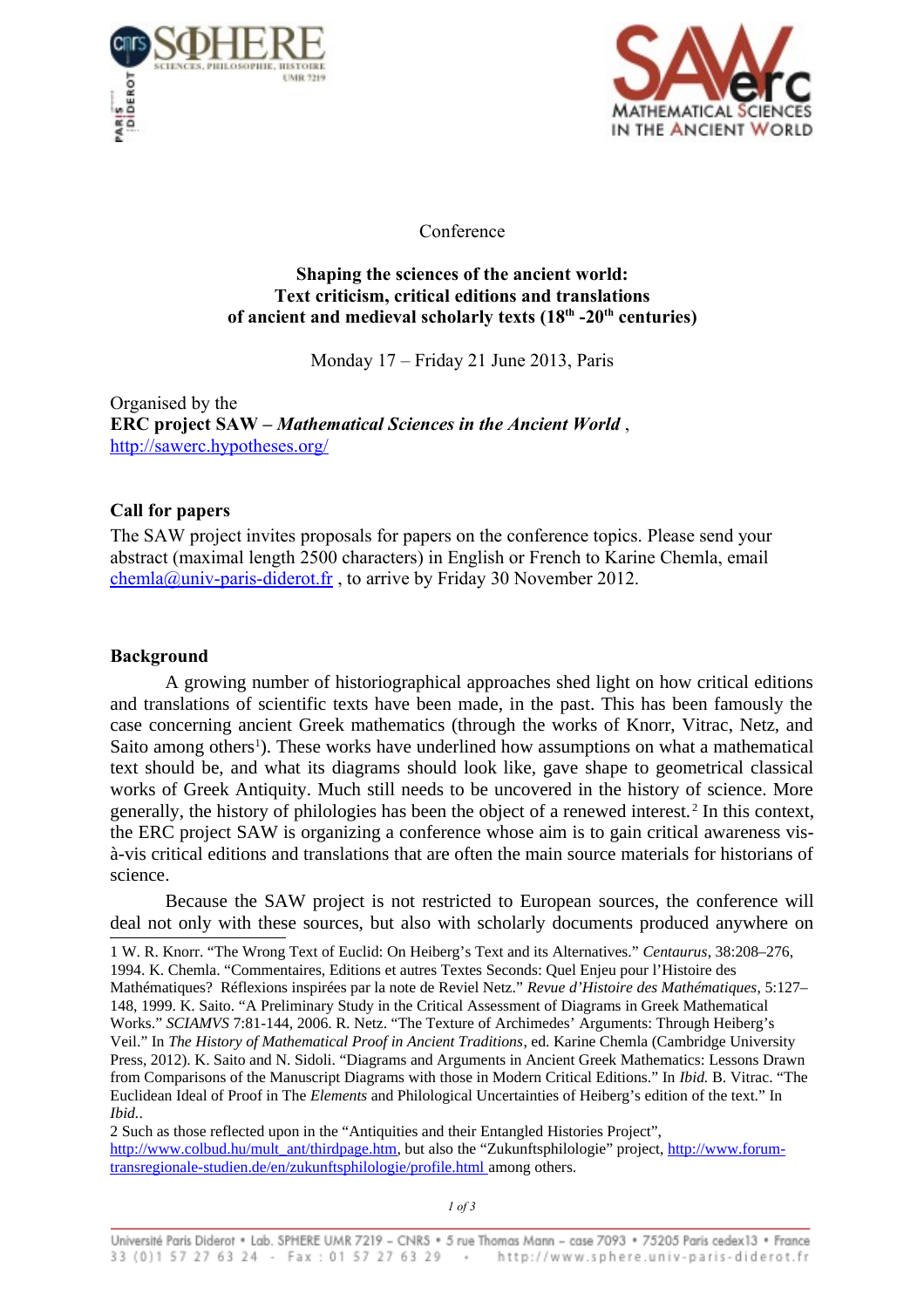



the planet. It further intends, in the wake of Said and Pollock<sup>[3](#page-1-0)</sup>, to reflect on the kind of critical editions that were produced outside of Europe. As a whole, the texts considered were produced in scholarly milieus that had different ideas of what an author or a text is, and how a text should be read, etc. We aim at understanding how such features were taken into account in past critical editions and translations of these texts worldwide. More generally, the ways critical editions and translations were elaborated and how they shaped specific representations of these texts need to be documented as well. This research will lead us to raise new questions about ways critical editions (and translations) could be made in the present day.

Thus, the aim of this workshop is to look at specific case studies within these historiographical trends. The questions raised are numerous.

— What were the contexts in which, and reasons for which, editions of scientific texts, for instance Chinese, Mesopotamian, or Indian sources, were carried out from the 18th or 19th century onwards? What texts were chosen to be critically edited?

— What were the intentions of those who decided to work on source materials of the past to make the documents to which they bore witness available for others? Did they want to restore an "original" text? Did they aim at restoring an archetype?

— On which textual basis did the editors operate? Were editors looking at original documents or relying on copies or photographs? Did editors rely on a single document? Or did they, on the contrary, involve several documents? In case they did, which use did they make of these various documents? How did they, for instance, take into account the possible diversity of the time periods, geographical places and social milieus in which these documents were produced? How did editors take into account the specific history of the documents on which they relied and the way in which these documents came down to us? What were the methods used? How was transliteration carried out and used, if at all? Did people work in teams or alone?

— Which parts and features of their sources did authors of critical editions take into account? Which parts and features did they disregard? For instance, how did they deal with measuring units and measured quantities? How did they treat the visual aspects of the ancient texts? How have editors shaped their critical editions? For instance, how have they shaped critical apparatus, if any? How did they deal with mistakes in the sources or so-called missing information? How did they treat damaged portions of the documents?

— When and how did they add elements to the texts they were editing? How were the divides between editing "originals", translating texts, and sometimes publishing both together elaborated?

The above questions aim at exploring the various meanings and practices that text criticism and critical editions have had over the last two centuries with respect to scientific sources of the past. In order to deal with these questions, contributors to the conference may contrast different critical editions of the same work or text criticism of comparable sources. Contributors may also compare different translations of one text or contrast these translations with critical editions.

<span id="page-1-0"></span><sup>3</sup> E. Said. "The Return to Philology." in *Humanism and Democratic Criticism* (Colombia University Press, 2004), 57-84. S. Pollock. "Future Philology? The Fate of a Soft Science in a Hard World." *Critical Inquiry*, 35:931–961, 2009.